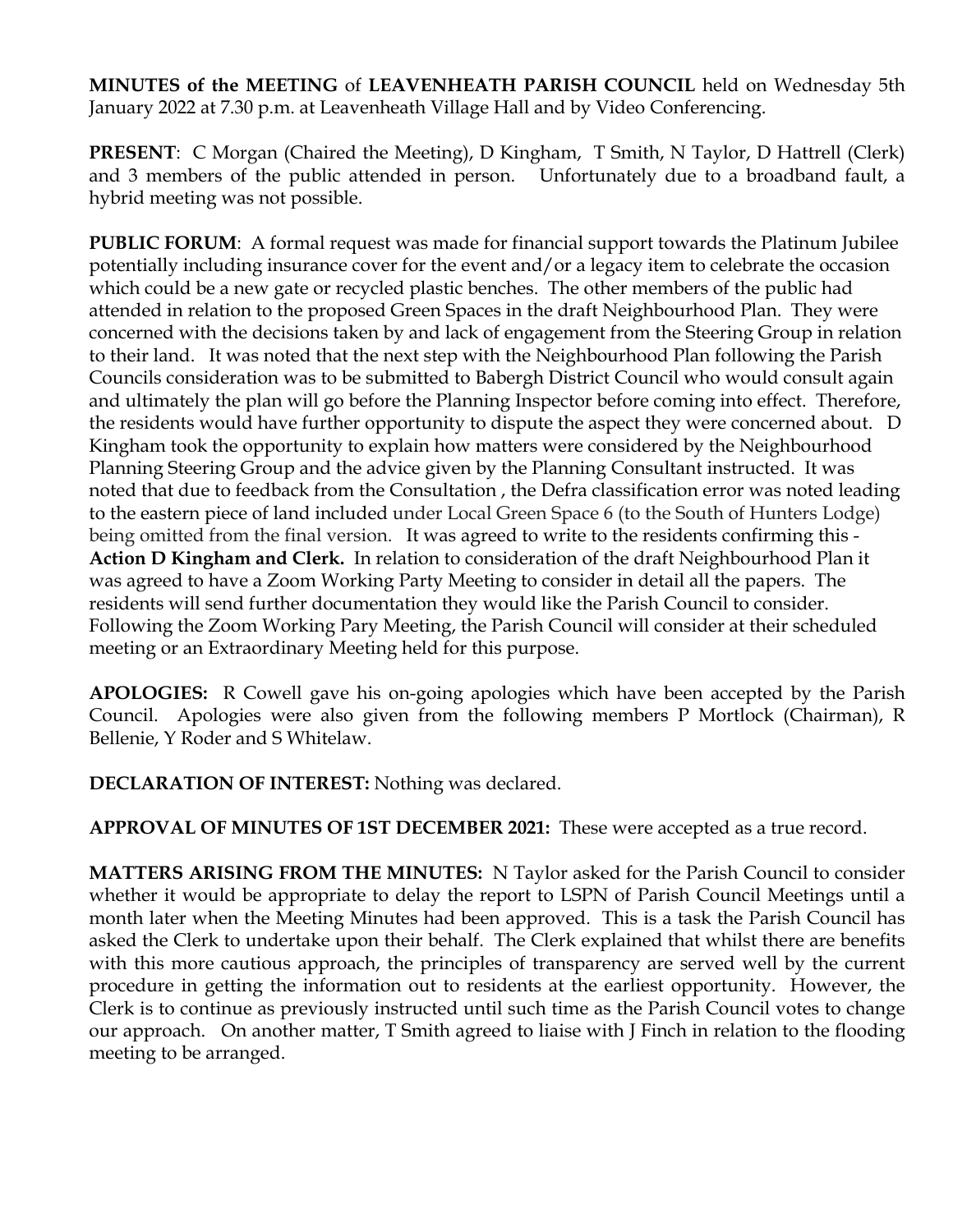## **UPDATES FROM COMMUNITY, ORGANSISATIONS AND WARDENS ON URGENT MATTERS DURING THE RESTRICTIONS BY COVID 19**:

Reports were provided from the Village Hall, Footpath Warden, Tree Warden, Village Green, Community Woodland and from the Police Website.

## **Village Hall Report**

S Whitelaw reported that the Committee were to hold their January meeting via Zoom. They thank all their regular hirers for support over the last year and they continue to follow government guidelines on numbers and cleaning going forwards. Thanks also go to all the volunteers who organise the Film Nights. They unfortunately decided to cancel the January film night as a precautionary measure. The initial survey to assess the suitability of the Village Hall and car park to install an Electric Vehicle charging point was being carried out. This is part of the Plug in Suffolk Community Grant Project.

#### **Tree Warden's Report**

T Smith reported on another quiet month on the Tree Warden front with the only concern being a tree on the public footpath which is overhanging some properties at the rear of Rowans Way. He has looked at the tree which requires a professional to undertake the work. It was agreed for T Smith to contact a local tree surgeon in this respect - **Action T Smith**.

#### **Footpath Warden's Report**

T Smith reported that the major issue this month has been our response to the recently received application to divert one of our footpaths. It concerns Footpath No 9. At present FP9 is a useful link to BR7 that moves into Cock Street. It appears that the landowner wants divert it to join FP8 which is going in the wrong direction. It would initially appear that the diversion would be more beneficial to the public, if it followed the existing red permissive path to point 7 at Cock Street. This would give walkers permanent easy access to Plough Lane.

He visited the proposed route with the previous Footpath Warden earlier in the month and can confirm they have no objections to the proposal, however we would like the following noted.

- a) The new footpath should be a minimum of three metres in width in similar vein to one being replaced.
- b) There is a concern where the new footpath passes through a vale that some form of flood prevention should be considered. Although there was no sign that this was a problem as we surveyed the site following some very wet days, and there was no sign of any excess water on the proposed route.

The box of Discover Suffolk – Leavenheath Walks leaflets received last month were placed in the January edition of the LSPN and have been delivered. It was agreed for the Clerk to respond to Suffolk County Council regarding the Footpath Diversion - **Action Clerk**.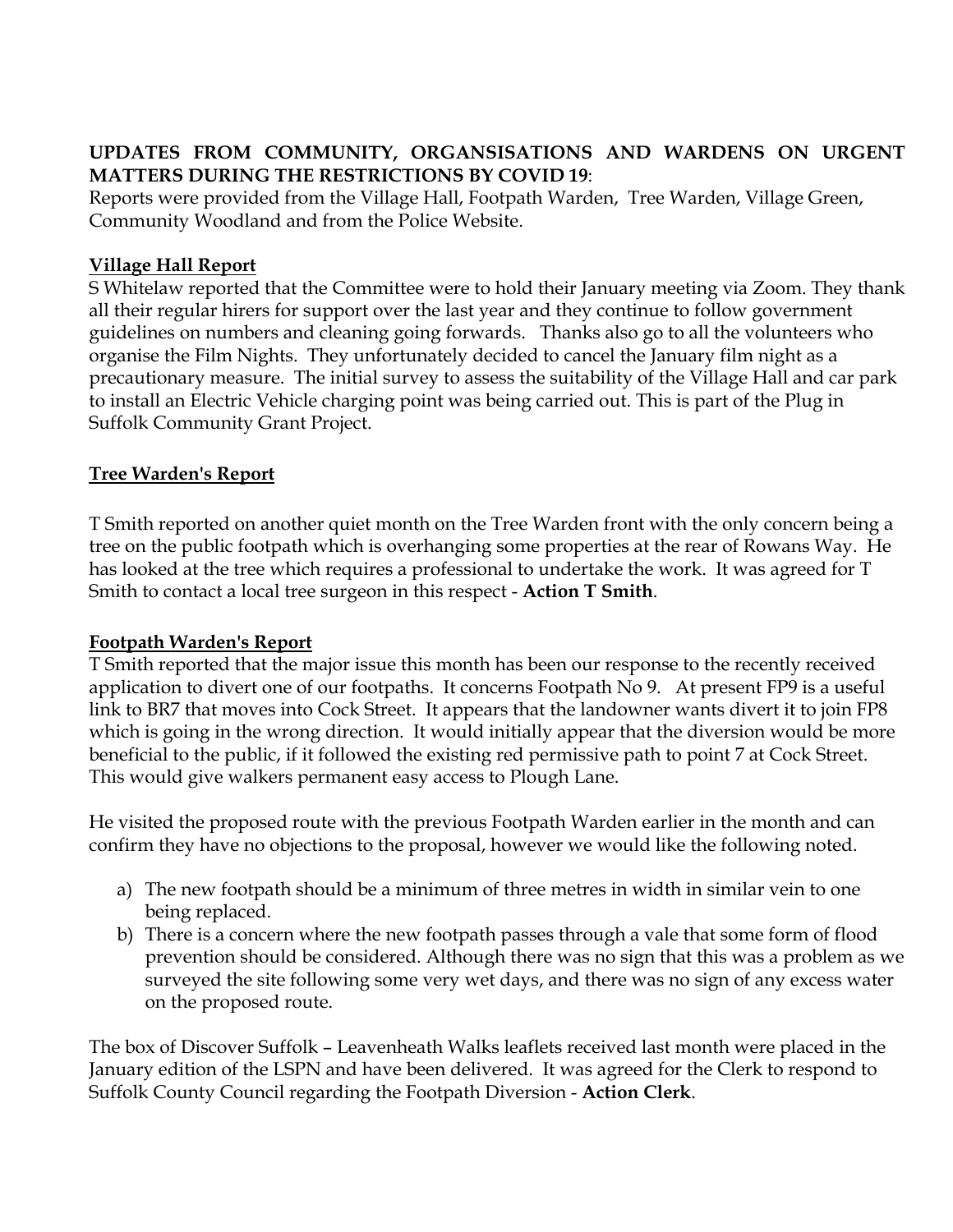## **Police Report**

Crimes reported in Leavenheath in November 2021:- Criminal damage and arson - On or near Honey Lane - Unable to prosecute suspect. Criminal damage and arson + Public Order - On or near Rowans Way - Both cases under investigation. 3 x Public Order - On or near The Ridings - Two cases under investigation, the other no suspect identified. 2 x Anti-Social behaviour - On or near The Ridings - no further details

2 x Violence and sexual offences - On or near The Ridings - One under investigation, the other unable to prosecute suspect.

# **Village Green Report**

No report was given.

**BABERGH DISTRICT COUNCIL REPORT:** District Cllr L Parker was unable to attend and no report was provided.

**SUFFOLK COUNTY COUNCIL REPORT:** County Cllr J Finch reported in advance that in relation to Covid 19, in Suffolk the number of cases have trebled since mid December. He reminded about taking lateral flow tests as there is significant transmission locally with 200 cases in Sudbury in the 7 days ending on 29th December. He thanked the volunteers who continue to help with vaccinations and urged everyone to get their Booster Vaccination. The Statutory Consultation for Bramford to Twinstead pylon reinforcement will run from 25th January 2022 to 7th March 2022. He was planning a public meeting for mid February on the subject. The County Council has out-lined how it plans to spend money on public services in 2022/23. Children's and Adult Care Services is at the heart of the County Council new budget. The County Council has launched its first ever dedicated campaign about social care. The aim is to increase understanding and to promote this sector. Virtual Fostering and Adoption Sessions continue.

**NEIGHBOURHOOD PLANNING UPDATE:** This matter was discussed during the Public Forum and it was agreed to have a Parish Council Working Party Zoom Meeting following the documentation the residents would like the Parish Council to consider. The final version of the Neighbourhood Plan will again be on the Agenda for an Ordinary or Extraordinary Parish Council Meeting held in public. The comments made by the same residents at the December Parish Council Meeting had been investigated between meetings.

**CORRESPONDENCE:** On-going correspondence was noted by the meeting. N Taylor reminded about correspondence from a resident in Rowans Way. It was agreed for N Taylor to investigate the parking issues between meetings to establish whether polite notices on cars would be the best approach as with a previous location - **Action N Taylor**.

**URGENT HIGHWAYS SAFETY MATTERS**: There was nothing to report.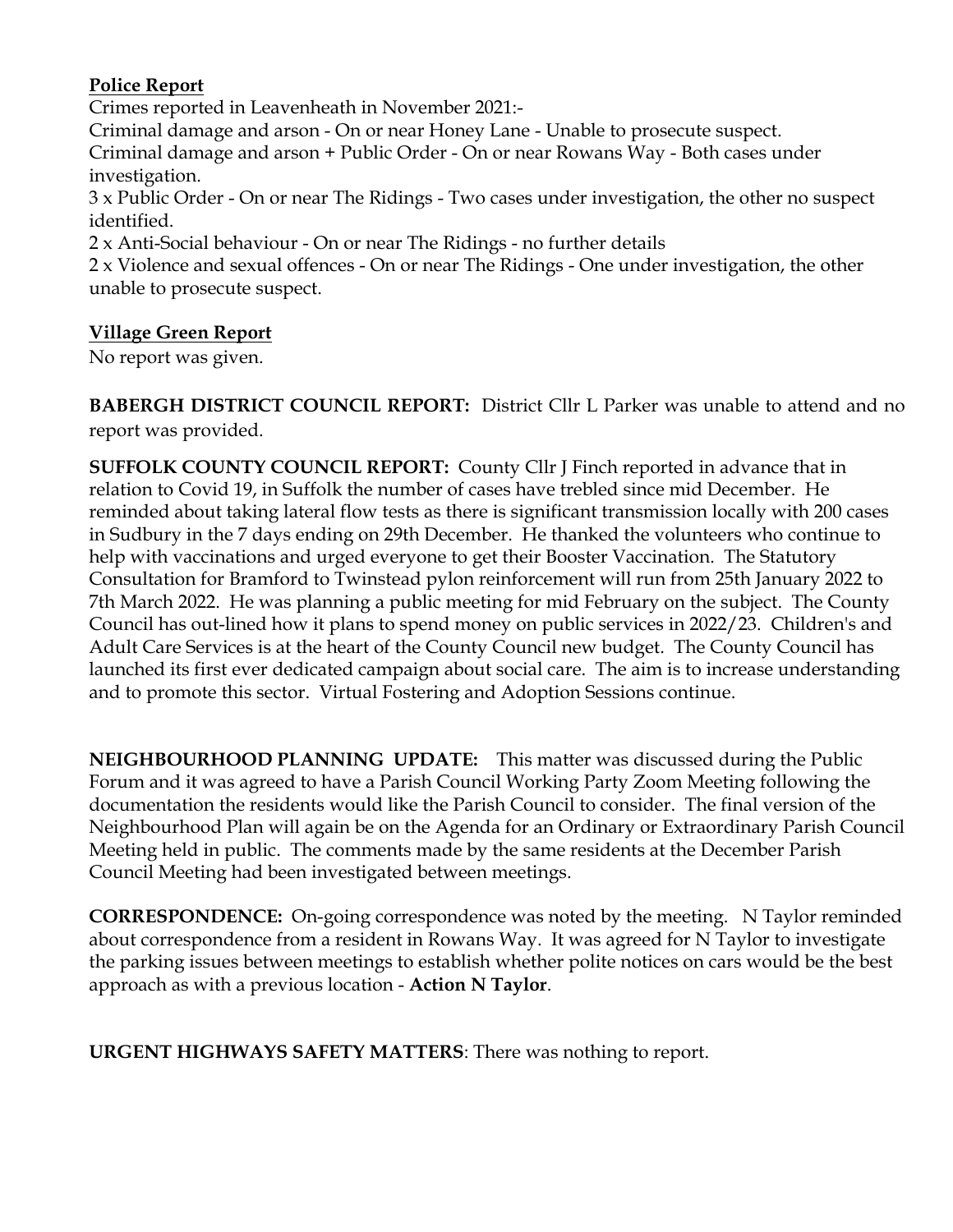**FINANCE:** The Bank Balances as at 5th January 2021 are £49714.99 in the Community Account and £15509.69 in the Rate Reward Account making a total of £65224.68

The following pre-agreed payments were made: -

| Amount | Payee                 | <b>Details</b>      |
|--------|-----------------------|---------------------|
|        |                       |                     |
| 728.89 | Clerk/HMRC/SCC        | Staffing costs      |
| 319.20 | Bowman & Son          | Village Green hedge |
| 39.00  | Leavenheath Village H | Hall hire           |
|        |                       |                     |

Attention then turned to the recommendations from Finance Committee to members regarding budget and precept for 2022/23. The recommendations were approved and a Precept **for 2022/23 of £19461** which is a **standstill** amount for residents was agreed. This was proposed by D Kingham, seconded by T Smith and unanimously carried. The form was duly completed and signed.

**MAINTENANCE OF VILLAGE ASSETS:** T Smith reported that no work was undertaken over the past month. The two bus shelters are in need of a good spring clean, and it is hoped these will be completed soon. As per last month, one area of concern is the Leavenheath Village sign, although only 20 years old it showing considerable signs of wear and tear, the majority of tiles at the base, is either rotten, broken or crumbling away. The paint on the actual sign is also in a poor state of repair and needs a jet wash and re-paint, this would need a professional to undertake the work. The wooden post has also split and requires treatment. N Taylor raised again the Village Hall as a Village Asset. This was duly noted and following investigation will form an Agenda item at a future Parish Council Meeting as previously agreed. It was agreed to include "Welcome to the Village Highways Signs" as gateways into the Village as an Agenda item for the February Parish Council Meeting - **Action Clerk**.

**REPORTS AND QUESTIONS FROM CHAIRMAN AND MEMBERS :** T Smith reported that following last month's Parish Council Meeting, he met the group planning the Platinum Jubilee event. He has also joined the WhatsApp group, the following is a brief of what has been completed to date for your information and the next steps :-

- Magician for 2 hours during the day 2:00pm to 4:00pm £245

- DJ called "Chocks Away" playing 40's 50's 60's music throughout the day as required from about 11:00am £100 Special rate agreed

- A number of craft stalls have agreed (around 5 so far)

- Sponsorship - local companies are being approached and those who sponsored the last Jubilee in 2012.

- The Choir from Assington "Happy Sounds" will have a slot during the afternoon

- Nettie Osman from Assington is the organiser we will have to agree a time slot. All she needs is power from the cricket pavilion.

- The Cricket pavilion (Cricket Club) have agreed we can use it as a base for power
- The village hall will be open all day for toilets.
- Karate are being contacted to do a demonstration
- Races for young children are being organised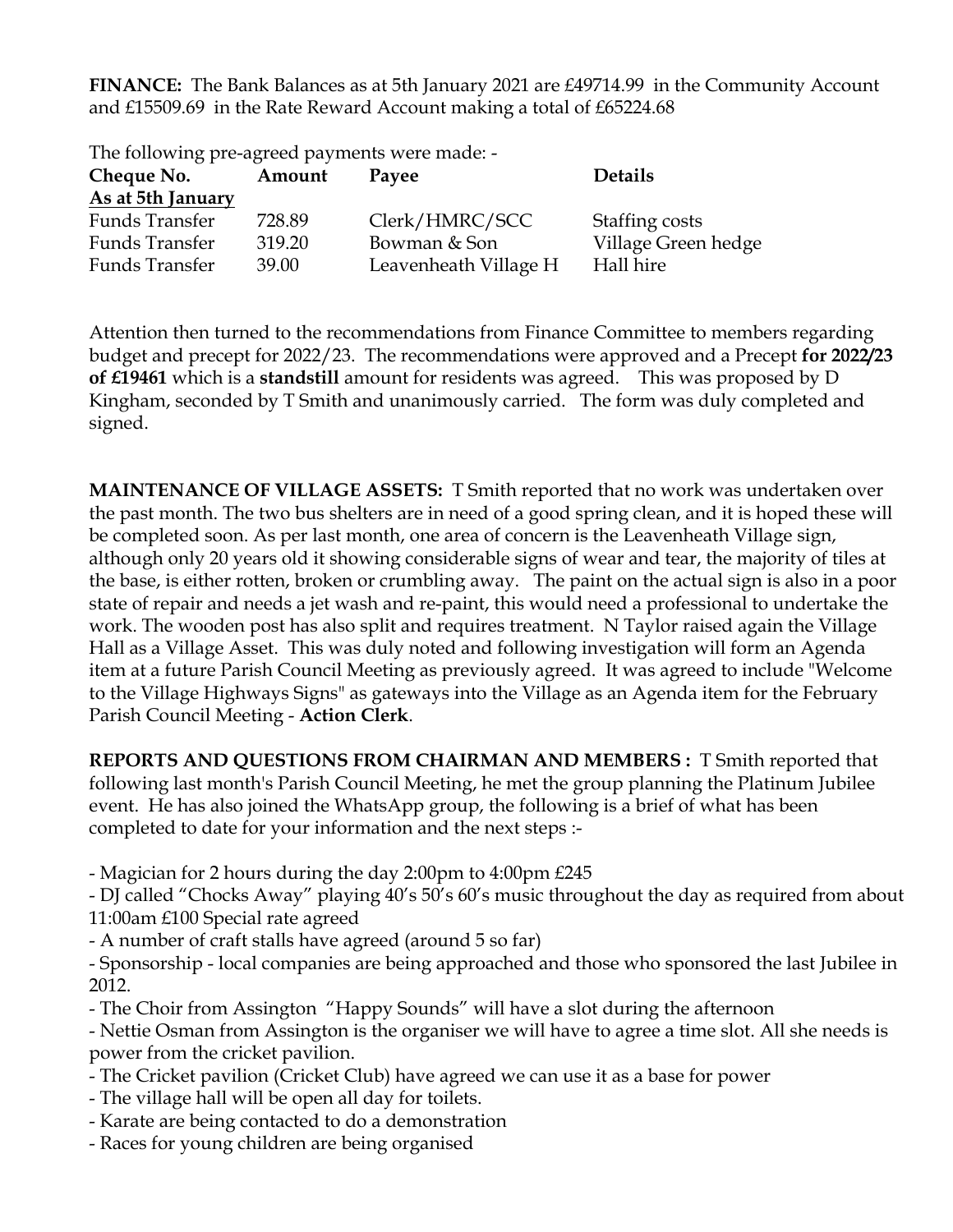- Panther Security have agreed to sponsor the Jubilee medals to the value of £100

- The Hare & Hounds Pub has agreed to supply a Keg of beer and plastic glasses for the day.
- A Football Game is being organised

- A Jubilee Quiz has been organised for the 12<sup>th</sup> February, recently advertised in the LSPN to raise funds for the June event, as well as the Photographic Completion from now till May 22nd in conjunction with "2 Old Blokes with Cameras" there is £100 in prizes.

The next meeting of the planning group is 10<sup>th</sup> Feb 2022 in the Village Hall Committee Room at 7:30 pm.

It was noted a new dog bin and litter picking equipment has been received from Babergh District Council. D Kingham explained the setbacks with the District Council Local Plan and whilst it doesn't directly relate to Leavenheath, certain principles that the District Council proposed as 3 hamlets at Harrow Street, the High Road and Honey Tye as opposed to the current hinterland village. The delay may mean our Village Neighbourhood Plan goes ahead first. D Kingham also confirmed we have no response to the remote voting question to our Local MP. It was agreed for D Kingham to draft a further challenge - **Action D Kingham.**

The meeting closed at **9.00 p.m**.